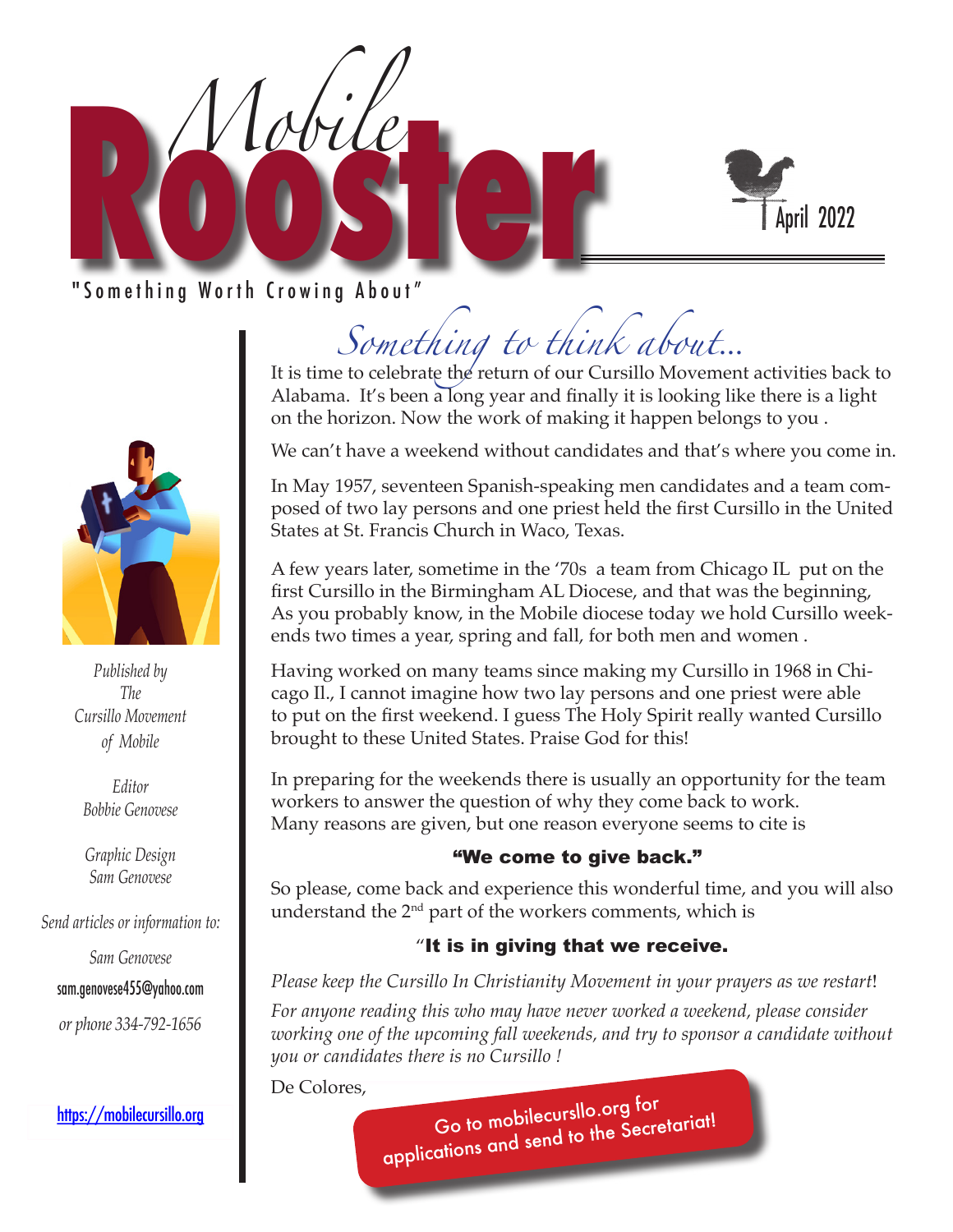

A Word From **Deacon Joe Mueller**

# JESUS KNOWS US

 There was a beggar who came every week to appeal to a wealthy philanthropist for charity. Every week the rich man listened to the beggar's tale of woe and graciously doled out a generous gift. One day, the philanthropist took the beggar aside and said to him, "Listen, you know I will continue giving you a nice amount every week. You don't have to convince me any more. A little less cringing, a little less whining about your condition, and we would both be happier."

 The beggar drew himself up to the full stature of his ragged pride and dignity. "My good sir," he replied indignantly, "I don't teach you how to be a millionaire, please don't teach me how to be a beggar."

 Jesus knows who we are. How often do we try to convince Jesus who we are? Whether we're a millionaire or a beggar, Jesus accepts who we are. Certainly there are times when we can accept others for who they are as Jesus does!

#### 

#### **A piece of news to share, and it's exciting!**

Sr. Chris Wiltrakis, who we know and love from Blessed Trinity, will be joining us in Montgomery at Holy Spirit parish on Saturday, May 7 for a morning of reflection. Her talk is scheduled to follow the 8:15 am Mass. We will start with a light breakfast and her program, which will focus on Mary, will last about 2 hours. There is no cost and everyone is welcome. Please spread the word and let's fill the parish hall and show her a great welcome as well as receive all of the blessings of her presentation.



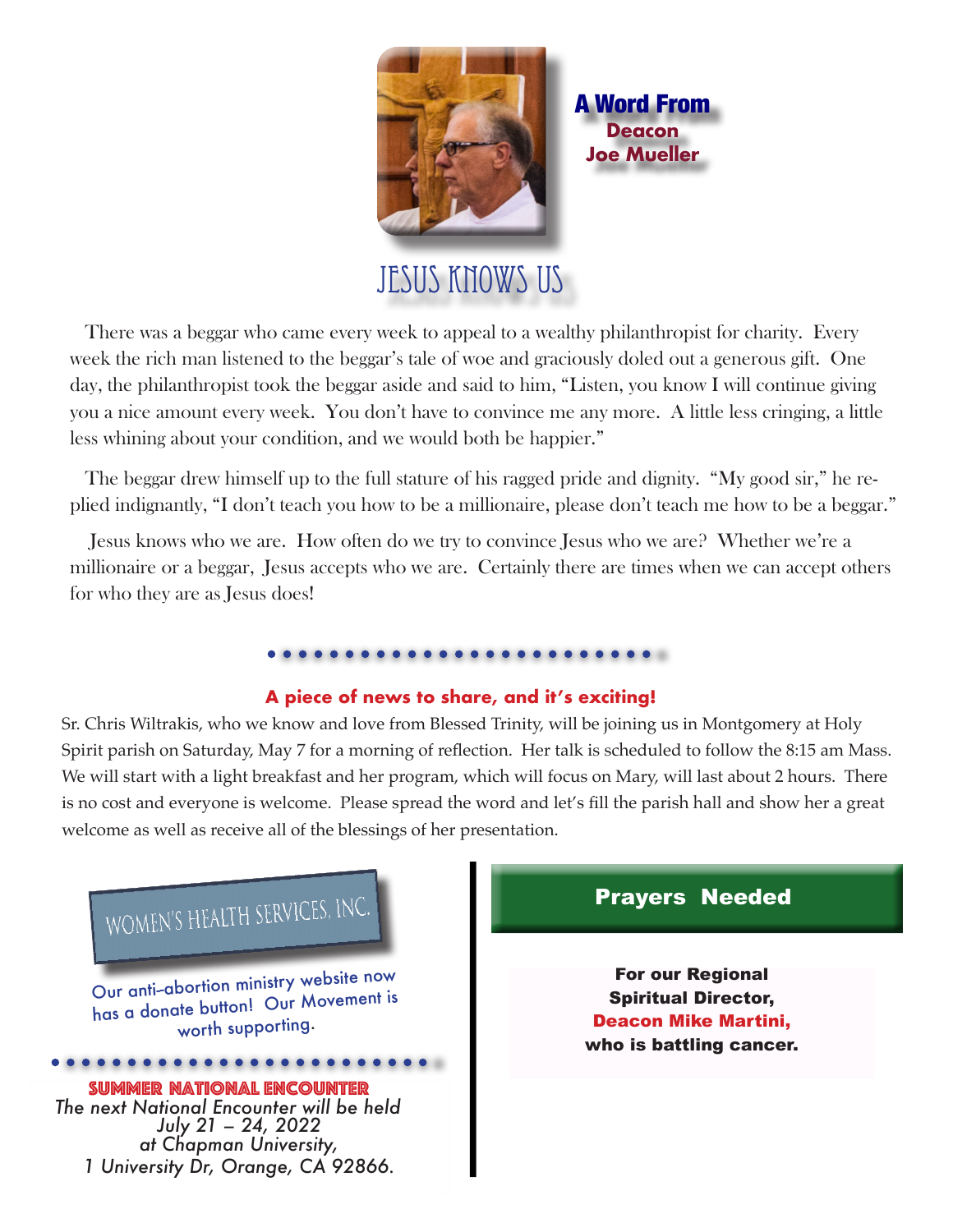# Holy<br>Thursday of the Lord's Supper Gaston De La Touche, The Last Supper, 18

Friends, in today's Gospel, Jesus washes the disciples' feet. He is giving them a visual proclamation of his new commandment: "Love one another. As I have loved you, so you also should love one another."

When we accept this commandment, we walk the path of joy. When we internalize this law, we become happy. And so the paradox: happiness is never a function of filling oneself up; it is a wonderful function of giving oneself away.

When the divine grace enters one's life (and everything we have is the result of divine grace), the task is to contrive a way to make it a gift. In a sense, the divine life—which exists only in gift form—can be "had" only on the fly.

Notice please that we are to love with a properly divine love: "I have called you friends, because I have told you everything I have heard from my Father." Radical, radical, radical. Complete, excessive, over-the-top

#### Bishop Robert Barron

# Please send in your applications so we can

plan the next 3-day Cursillo!





# Auburn/ Opelika

• Leader: Celeste Boydston (205) 821-1024 auburnopelikaultreya@gmail.com

#### Baldwin

• Leaders Open (251)379-6799,

#### J Dothan

• Leaders: Bobbie and Sam Genovese (334) 792-1656 Sam.genovese455@yahoo.com

### Mobile

• Leader: Cathy Burch (251)709-6868 burchce13@hotmail.com

#### Montgomery

• Leader: Evelyn Pope (334) 233-1657 montgomerycursillo@gmail.com

## North Baldwin

 • Leaders: Ann McAdams (251) 580-2389 sdcale@gmail.com and Anne Henley (251) 379-1383 jrhanley@bellsouth.net

# Phenix City/Columbus

• Leader: Sam Hoover (334) 614–0065 samdhoover@yahoo.com

## South Baldwin

• Leader: Diane Perdue (251) 504-8904 d.c.perdue@gmail.com